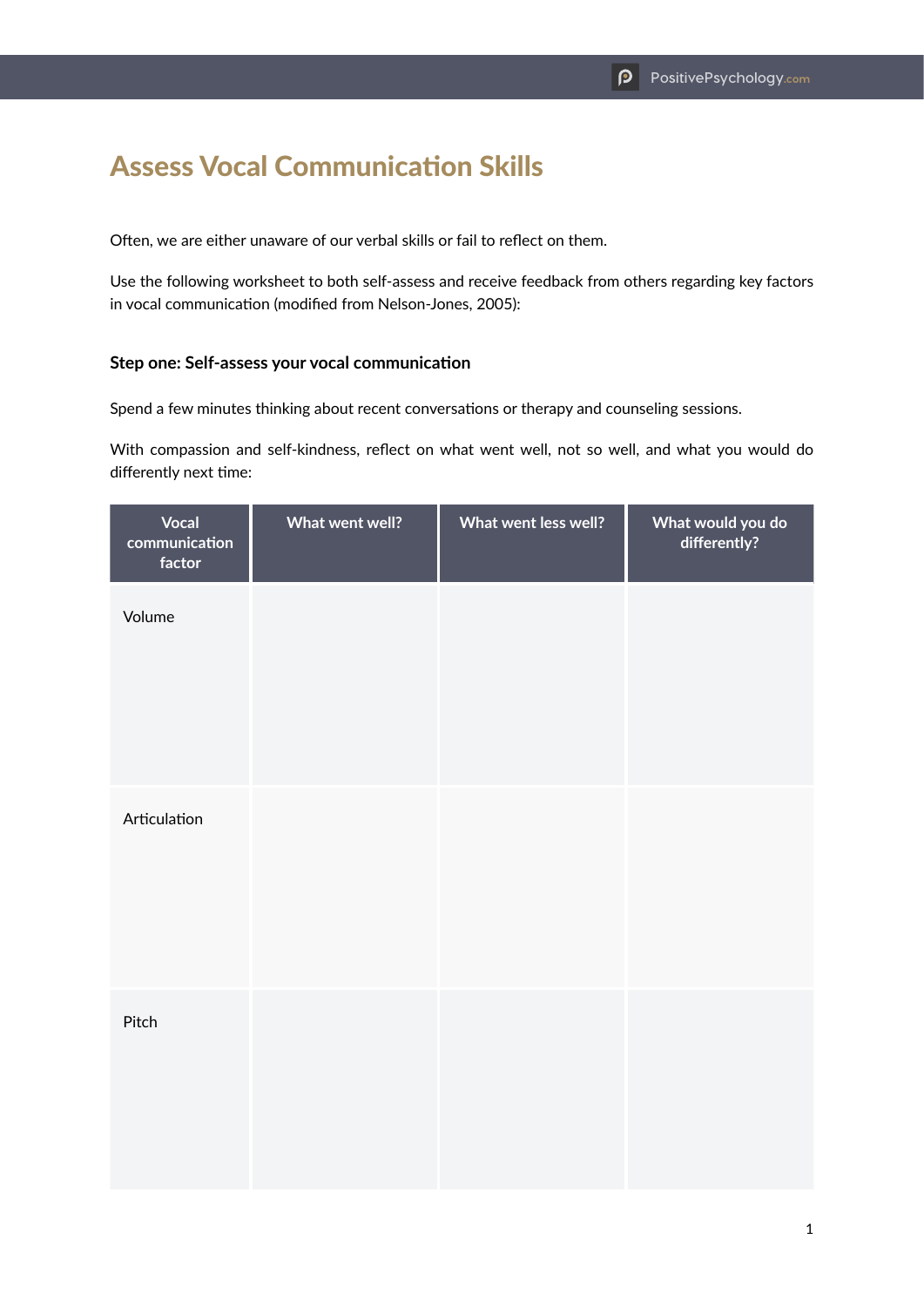| <b>Vocal</b><br>communication<br>factor | What went well? | What went less well? | What would you do<br>differently? |
|-----------------------------------------|-----------------|----------------------|-----------------------------------|
| Emphasis                                |                 |                      |                                   |
| Speech rate                             |                 |                      |                                   |
| Use of pauses<br>and silences           |                 |                      |                                   |
| Other                                   |                 |                      |                                   |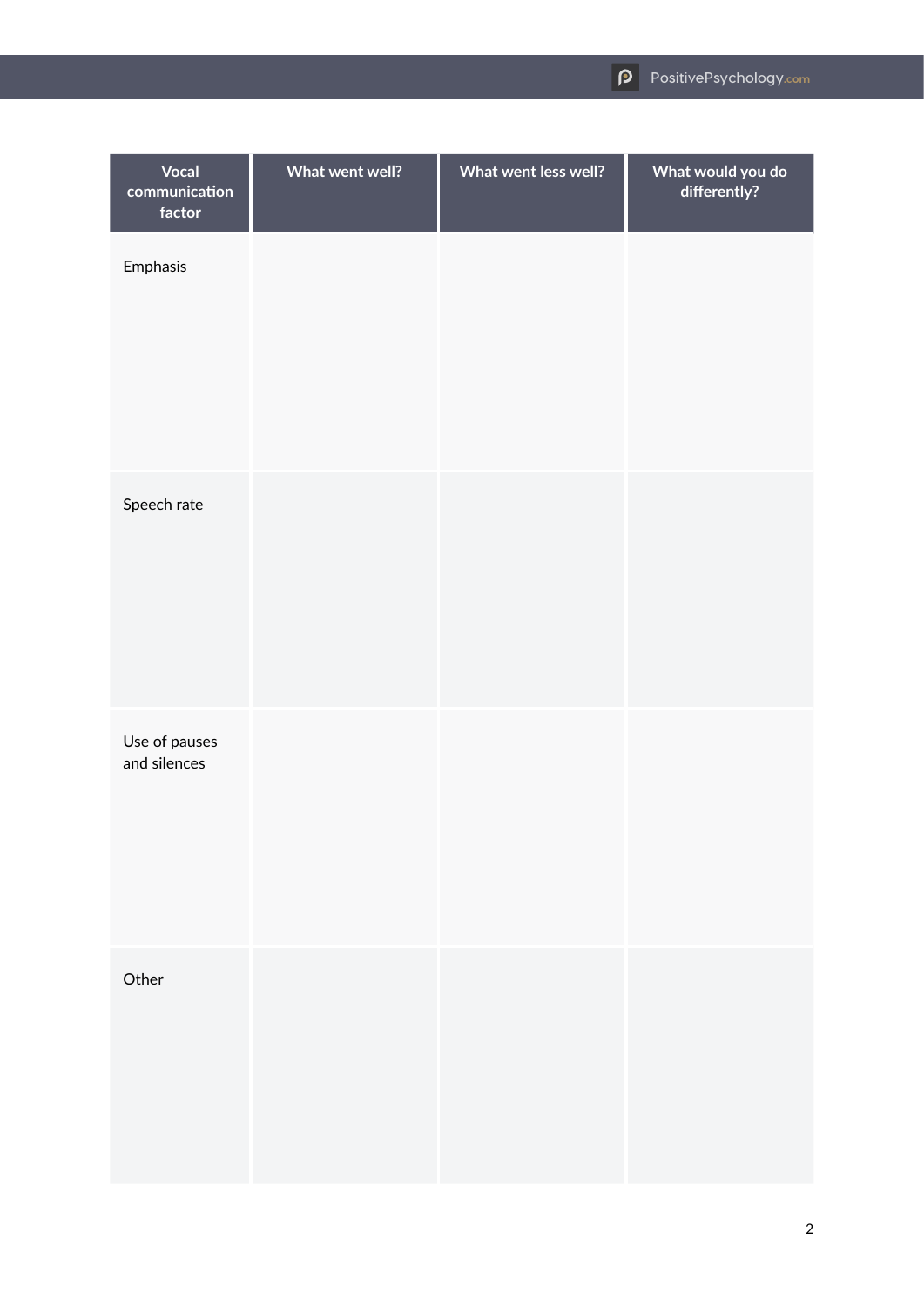## **Step two: Receive assessment on your vocal communication**

Ask someone (ideally the other person in the conversation or session described above or a trusted other) to repeat the exercise, with their attention on *your* vocal communication.

Ask them to reflect on what went well, not so well, and what they think you could do differently next time:

| Vocal<br>communication<br>factor | What went well? | What went less well? | What would you do<br>differently? |
|----------------------------------|-----------------|----------------------|-----------------------------------|
| Volume                           |                 |                      |                                   |
| Articulation                     |                 |                      |                                   |
| Pitch                            |                 |                      |                                   |
| Emphasis                         |                 |                      |                                   |